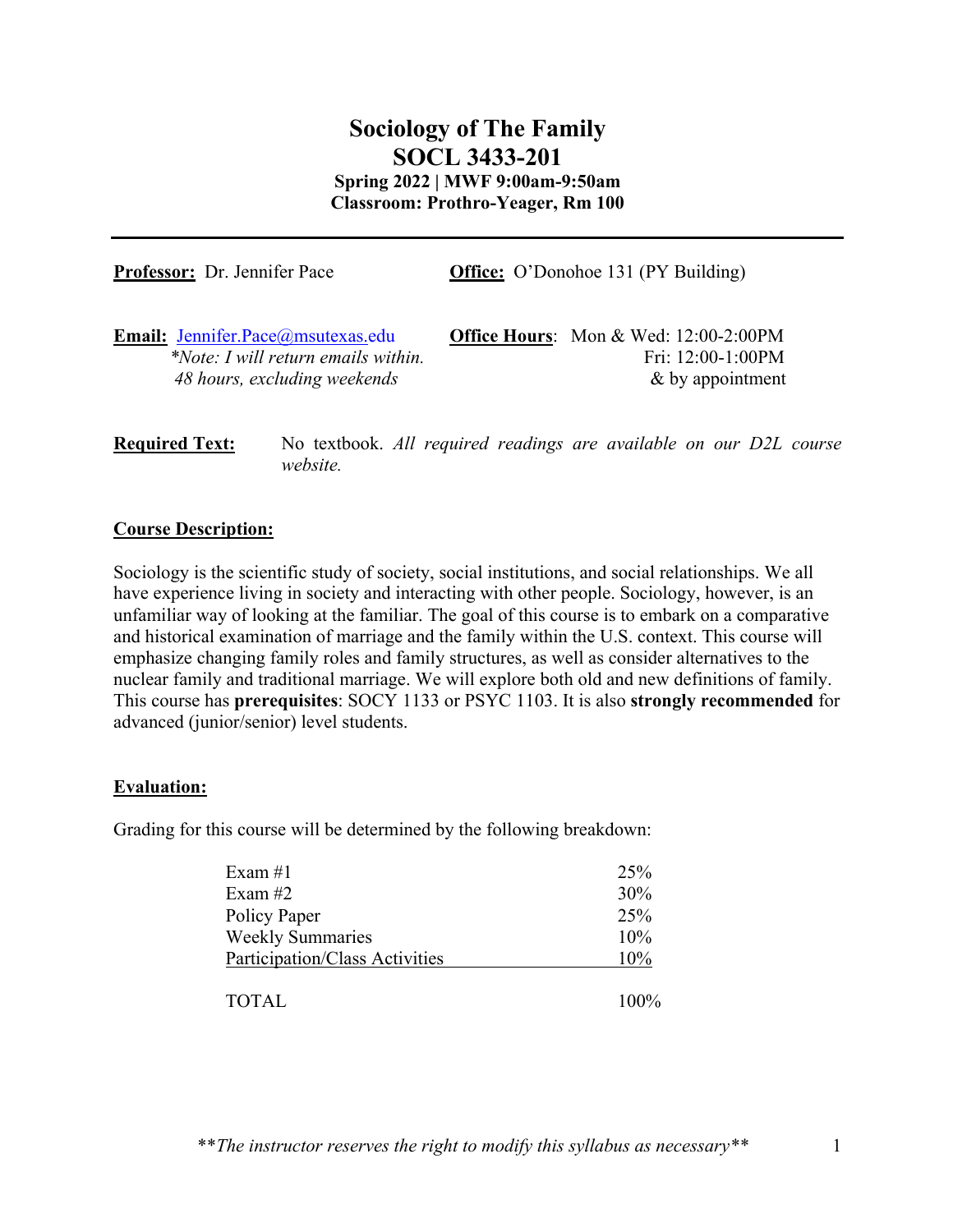**1) Exams (55%):** There will be two exams to cover the content for this course. Exam material will be drawn from lectures, readings, and other course content. The exams will consist of a combination of multiple choice and free response/essay questions. More details will be provided closer to the exam date. **Both exams will be taken in class, during our regular class time**.

*Exam Make-Up Policy*: Missed exams can only be made up for full points *with documentation of an extenuating circumstance* (see below for details). You must notify me either prior to the exam (if you know you will be absent) or within 24 hours after the missed exam (if you had an emergency). *Note: If you know that you have a conflict with an exam date, it is your responsibility to set up an appointment at the beginning of the semester to discuss with me.*

**2) Policy Paper (25%):** You will develop a 6 to 7-page paper (not including title or reference pages) addressing either: coupling/marriage or family life. In this paper, you will use course materials and outside academic sources to develop a policy proposal to address an issue facing contemporary families. More details are available on our D2L course site. **Policy papers are submitted on our D2L course site** (see schedule for due date).

**3) Weekly Summaries on D2L (10%):** Every week by **11:59pm on Tuesday**, you should prepare for class by writing a summary of ALL of the week's readings along with three discussion questions. **Summaries are submitted on our on our D2L course site.** 

Your summary of the readings should be a *minimum* of 1 full page in length (double spaced, 12 point font and 1-inch margins). Summaries should demonstrate that you have read all of the readings assigned for the week. Your three discussion questions should be based on the readings for the entire week. You will use these summaries/questions to facilitate your participation in class, for group discussions, and/or to help prepare you for exams.

\*There will be 12 weekly reading summaries assigned and 10 will count toward your grade. This means you get **two free "drops"** – use them wisely. There are no "make-ups" for weekly summaries. If you are sick, need to travel, oversleep, just want to skip one, etc., then you can use one of your free drops.

**4) Participation & Class Activities (10%):** Participation, attendance, and engagement are essential for this course. If you are in class regularly and on time, engage in class discussions, and complete class participation activities, then you can ensure high points in this portion of your grade. Your participation grade is captured by 1) class activities and 2) active engagement.

1) Class Activities: Our classes will include in-class activities and remote class activities. To complete in-class activities, you must be in class and on time. If you are not in class and on time to participate in the activity, you will **not** receive points. To complete remote class activities, you will work outside of class and submit your assignment on D2L.

\*You have **two free "drops"** for class activities to use at your discretion. Each missed activity past your second will result in the deduction of one percentage point from your overall participation & activities grade.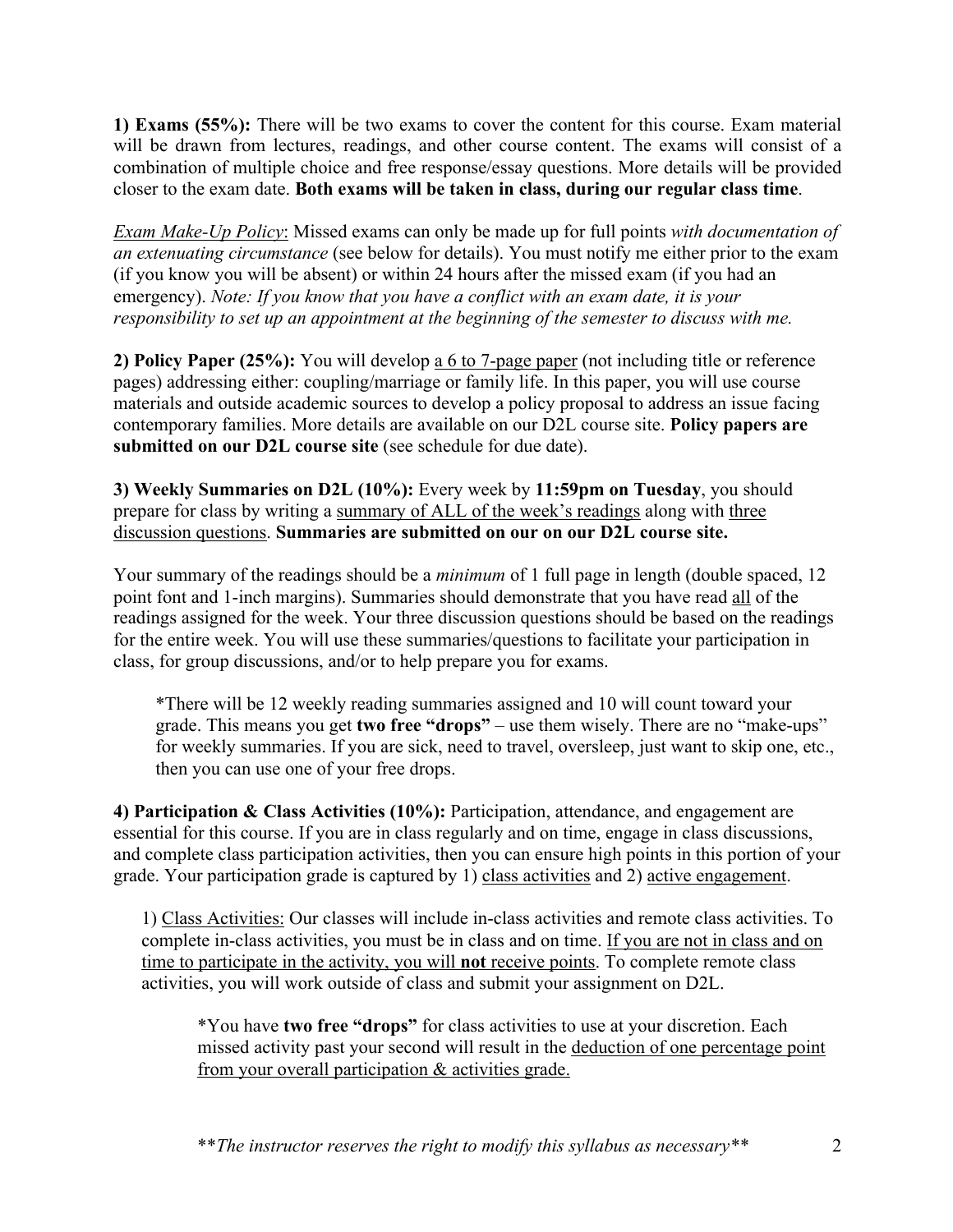2) Active Engagement: Your grade in this portion of the class requires active engagement in class, including quality contributions to discussions. You must be present and on time to actively engage in class. Your contributions should be on-topic and demonstrate that you have prepared by reading/viewing course material. Both the quality and quantity of your contributions will factor into your grade. You are expected to be fully present; students using mobile phones, reading non-class materials, or otherwise not fully engaging in class will have points deducted from their grade. Distracting/inappropriate conduct constitutes nonengagement and will result in grade deduction.

#### **\*\*\*Important Information Regarding Grades & Course Policies\*\*\***

*--Note on lateness:* Coming to class late is disruptive – you are asked to avoid arriving and disrupting class after we have started for the day. If you arrive late and miss the class activity, you will not be able to make it up later. If you arrive late, your lateness will be recorded and will negatively impact your grade. If you arrive late, you may be asked to sit in a seat near the door to minimize disruption of the class.

For excessive lateness, you may be asked to leave for the day. If you repeatedly find yourself unable to arrive to class on time, then the timing of this class clearly does not work for your schedule – you are encouraged to consider dropping the course and rescheduling a different class that works better for you.

--*Note on excessive absences*: Students may be **dropped** for excessive absences (6+) at the professor's discretion. In accordance with MSU Texas policy, students will be issued one warning prior to being dropped from the class. If you are not able to attend class regularly and on time, then this class is not a good fit for you.

*--Note on syllabus and policies:* This syllabus serves as the notice of course policies, including those listed above. Students are responsible for reading this syllabus and understanding these policies. Students are always welcome to attend office hours for clarification of course policies. Having not read this syllabus and/or post-hoc declarations of misunderstanding course policies will not be considered justification(s) for not following these policies and will not be considered justification(s) in arguing for a higher grade.

## **OTHER COURSE INFORMATION**

#### **Extenuating Circumstances:**

Emergencies and other extenuating circumstances happen. If you experience an extenuating circumstance and you want to submit a request for a special allowance (missing an exam, etc.), you must provide documentation and ATTEND OFFICE HOURS to discuss. Emailing a request and/or documentation without attending office hours to discuss will not be considered an approved request for special allowance. You are REQUIRED to provide documentation and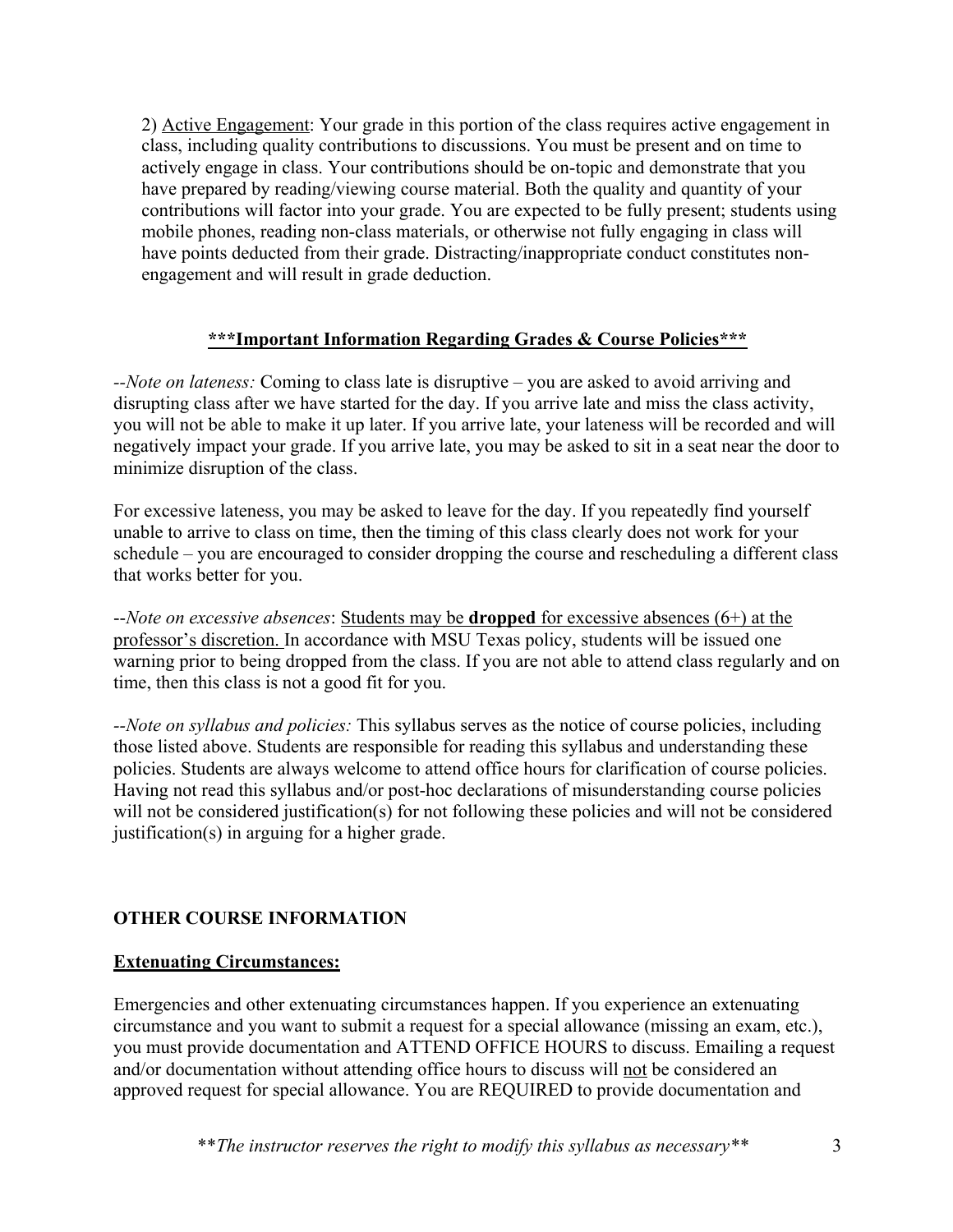discuss your request IN OFFICE HOURS. If you are unable to attend in person, you may request a Zoom appointment. See MSU Texas Student handbook – Class Attendance Policy

Documentation for University/Texas State Regulated Extenuating Circumstance:

- Written evidence of attending a mandatory university-sponsored activity (band, athletics, etc.), documentation must come from college dean, Athletic Director, and/or Provost
- Official documentation of mandatory military service
- Religious observance or Holy Day(s) (ask professor about documentation)

Documentation for Extenuating Circumstance given at the discretion of the faculty member:

- A written note from a physician or MSU infirmary (including for COVID-19 related circumstances)
- A written note from the MSU Office of Student Rights and Responsibilities (including for COVID-19 related circumstances)
- A written note from a physician for a family member/loved one's illness (ask professor about documentation)
- Official documentation of required jury or court appearance
- Death of a family member/loved one (ask professor about documentation)

#### **Notes on Other Special Circumstances:**

EMERGENCIES (MSU Texas Student Handbook, pp. 61-62):

Office of Student Rights and Responsibilities - For personal emergencies such as hospitalization or family emergency, or a prolonged absence, a student should notify the Office of Student Rights and Responsibilities.

#### ILLNESS (MSU Texas Student Handbook, pp. 61-62):

Vinson Health Center - When a student's illness warrants verification, the student may seek medical treatment through the Vinson Health Center, after which the Office of Student Rights and Responsibilities and/or faculty members will be notified by the Vinson Health Center.

## COVID-19:

If you are concerned that you may test positive for or may have been exposed to COVID-19, follow the instructions outlined on the MSU Texas website: https://msutexas.edu/coronavirus/ If you have been directed to quarantine, you will need to provide documentation from the Office of Student Rights and Responsibilities (OSRR). Be sure to follow the medical guidelines and contact OSRR for assistance with contacting your professors and managing your classes. The OSRR will send an email to your professors notifying them of your situation. University policy states that individual faculty have the option to make allowances for absences of this nature at their discretion. This is up to individual faculty and you will need to discuss with your professor.

For this class, if you have a cumulation of more than 6 absences (including COVID or otherwise related), you may be advised to drop the class and/or may be dropped by the professor, at the professor's discretion. You will be contacted by the professor and given a warning before this occurs. Six absences equal two entire weeks of the course. This is only a 15-week course. Two weeks of missed content negatively impacts quality education. Being dropped from the class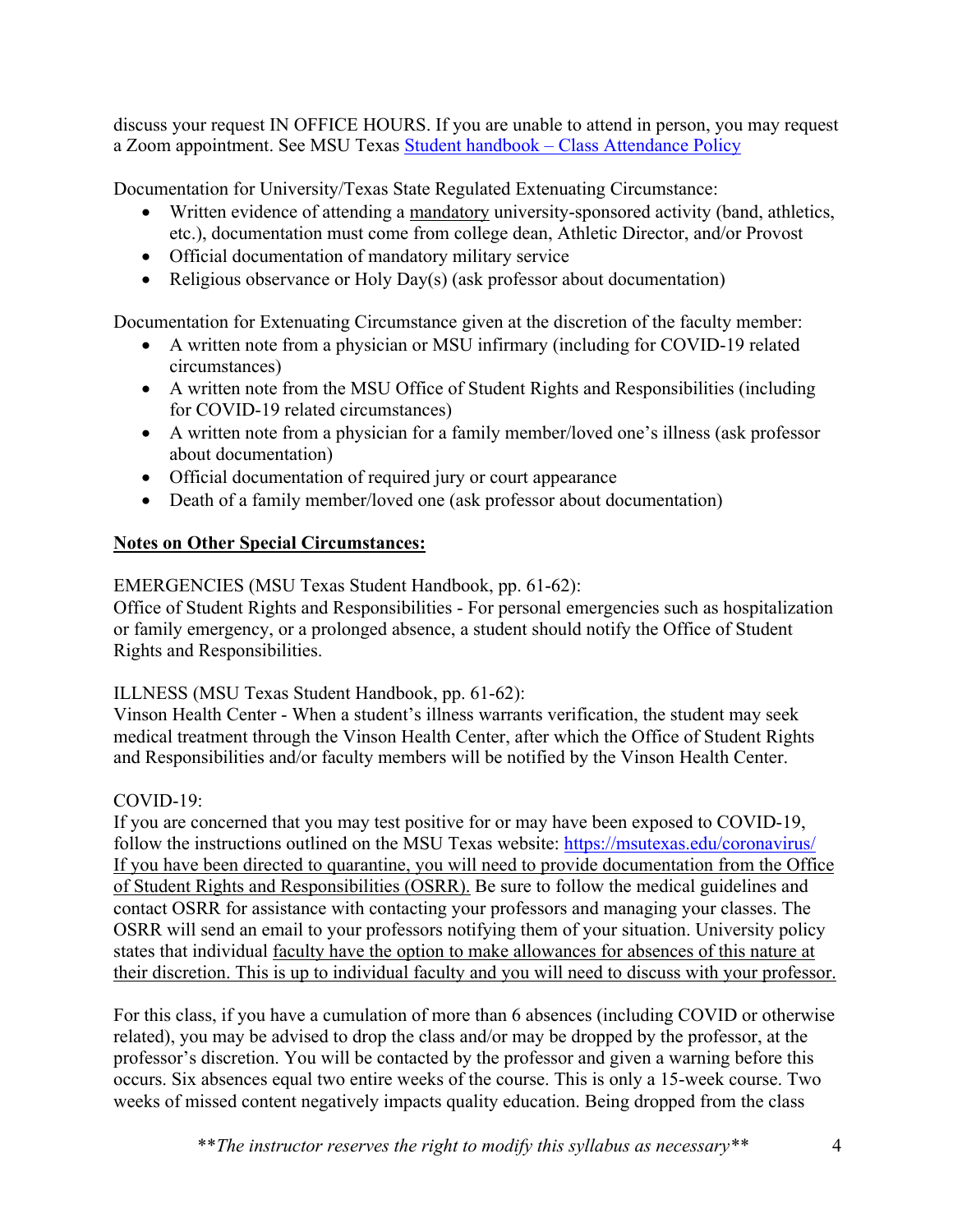under these circumstances is not a punishment. When missing this much class, even for extenuating circumstances, it is best to prioritize quality education and have students retake the class in the future.

ACADEMICALLY RELATED ACTIVITIES (MSU Texas Student Handbook, pp. 61-62) MSU Texas Student Handbook policy states: *"Academically-related activities (class field trips, attendance at conferences, etc.) which result in absences require the cooperation of individual faculty members. Even though such activities are educational in nature, they do not qualify as university-sponsored activities. Faculty members who organize such activities should assist their students in contacting and informing relevant faculty of the planned activity. Excused absences for such activities may be given at the discretion of the faculty member whose class is missed."* Students may submit requests for consideration of special allowance for academically-related activities by ATTENDING OFFICE HOURS (not via email). Such requests must be made prior to the event. Keep in mind, requests are not automatically granted. Requests will be granted at professor's discretion.

| Letter | Percentage   | <b>Description</b>                                                                                                                             |
|--------|--------------|------------------------------------------------------------------------------------------------------------------------------------------------|
| A      | 90-100       | Exceptional: Exceeds all required elements of the<br>assignment, and the quality of the work is considerably<br>greater than what is required. |
| B      | 80-89        | Good: Meets all required elements of the assignment, and<br>the quality of the work is better than what is required.                           |
|        | 70-79        | Average: Meets all required elements of an assignment, no<br>more, no less. Quality of assignment is satisfactory for<br>college level work.   |
| D      | 60-69        | Below average: Does not meet all the required elements of<br>the assignment, and/or the quality is below satisfactory.                         |
| F      | 59 and below | Failing: Almost none of the requirements of the assignment<br>are met and/or the quality of the assignment is unacceptable.                    |

## **Grading Scale:**

## **The Americans with Disabilities Act:**

The Americans with Disabilities Act is a federal anti-discrimination statue that provides comprehensive civil rights protection for persons with disabilities. Among other things, this legislation requires that all students with disabilities be guaranteed a learning environment that provides for reasonable accommodation of their disabilities. If you believe you have a disability requiring an accommodation, please contact Office of Disability Accommodation. The telephone number is 397-4618.

**Religious Observance:** Campus policy regarding religious observances requires that faculty make every effort to reasonably and fairly deal with all students who, because of religious obligations, have conflicts with scheduled exams, assignments, or required attendance. If you have a religious observance conflict, you will need to provide written proof of the conflict and I will work with you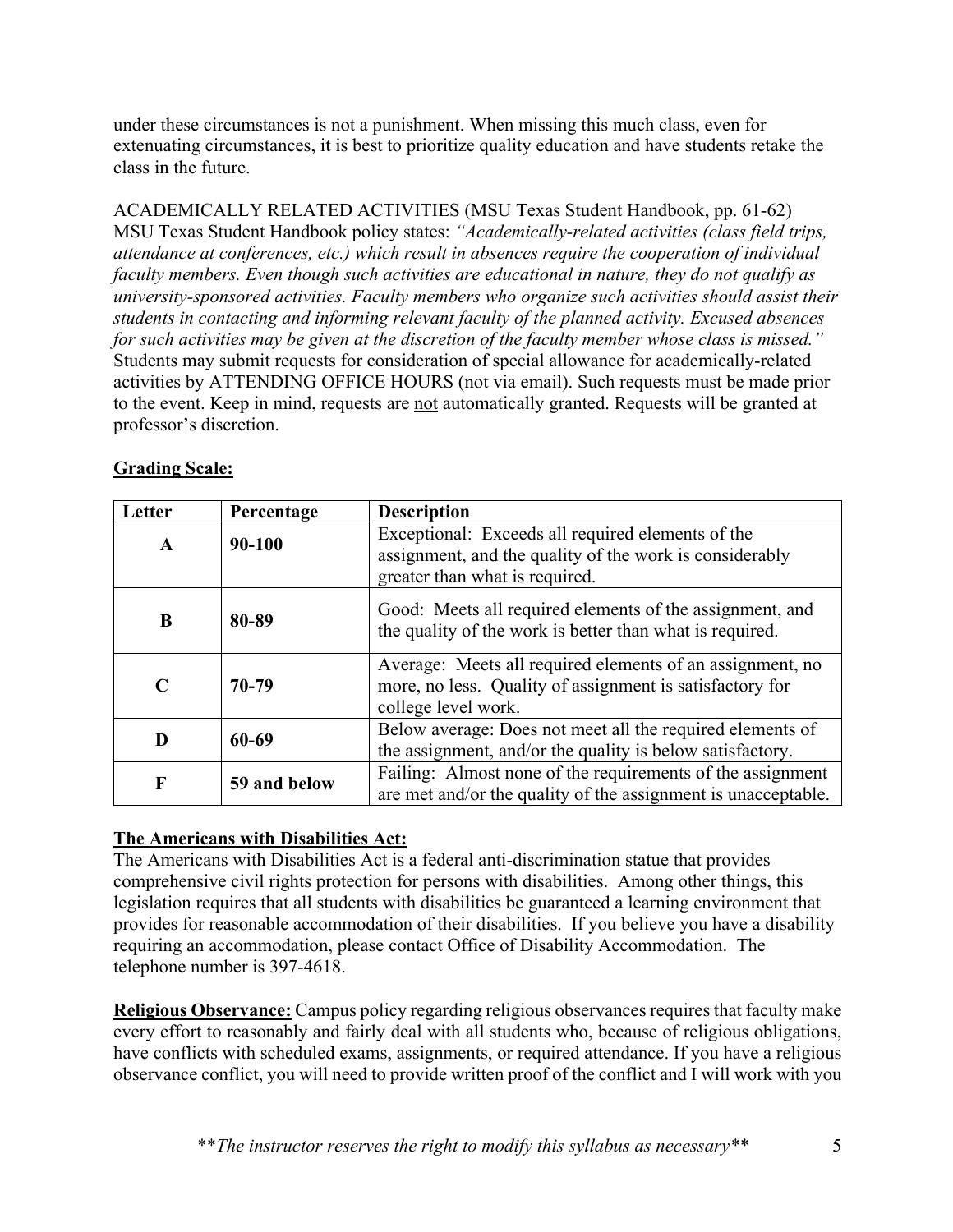on an individual basis to address the issue. It is your responsibility to review the syllabus, note any possible conflicts, and discuss alternatives with me at the beginning of the semester.

#### **Academic Honesty:**

Academic dishonesty will not be tolerated in this class. All students of Midwestern State University are responsible for knowing and adhering to the academic integrity policy of this institution. Violations of this policy may include: cheating, plagiarism, fabrication, lying, bribery, threatening behavior, and aid of academic dishonesty. Those found to be in violation of the MSU Texas Student Honor Creed will be reported to the university and are subject to being dropped from the class with an F.

#### **Classroom Behavior**:

Students and faculty each have responsibility for maintaining an appropriate learning environment. Those who fail to adhere to such behavior standards may be subject to discipline. Professional courtesy and sensitivity are especially important with respect to individuals and tops dealing with differences of race, color, culture, religion, creed, veteran's status, sexual orientation, gender, gender identity and gender expression, age, disability, and nationalities. If you do not adhere to such conduct standards, you will be asked to leave for the day and may be dropped from the class/reported to the Office of Student Rights and Responsibilities. If you do not leave on your own accord, MSU Texas police department will escort you out, you will be dropped from the class/reported to the Office of Student Rights and Responsibilities for disciplinary action.

#### **Course Policies and Grades:**

Students may discuss course policies and grades with the professor at any time during the semester. Students are in their right to dislike or disagree with a course policy or with a grade, with the understanding the professor has final ruling over the policies of their course and grades given within that course. Once final grades are submitted at the end of the semester, students who wish to discuss a grade may contact the professor at the start of the next semester and attend office hours. Discussions regarding student-contested grades will conclude at the discretion of the professor. (To clarify: If you are contesting a grade you received, the professor will listen to and consider your concerns and will make a ruling. At that point, the discussion will cease, and the student will refrain from further arguing with the professor.)

#### **Other Course Policies:**

- 1. No laptops or cell phones are allowed in lecture. If you have a disability or special circumstance that requires you to use a laptop, please see me to discuss accommodations.
- 2. There are no "make-ups" or "early turn-ins" for in-class work/assignments/quizzes.
- 3. If you miss class, it is your responsibility to find out what you missed. You should first review the syllabus and then contact a classmate to ask for notes, etc. You should not email your professor to ask "what did I miss?" If you have questions after viewing the material you acquire from another student in class, feel free to attend office hours.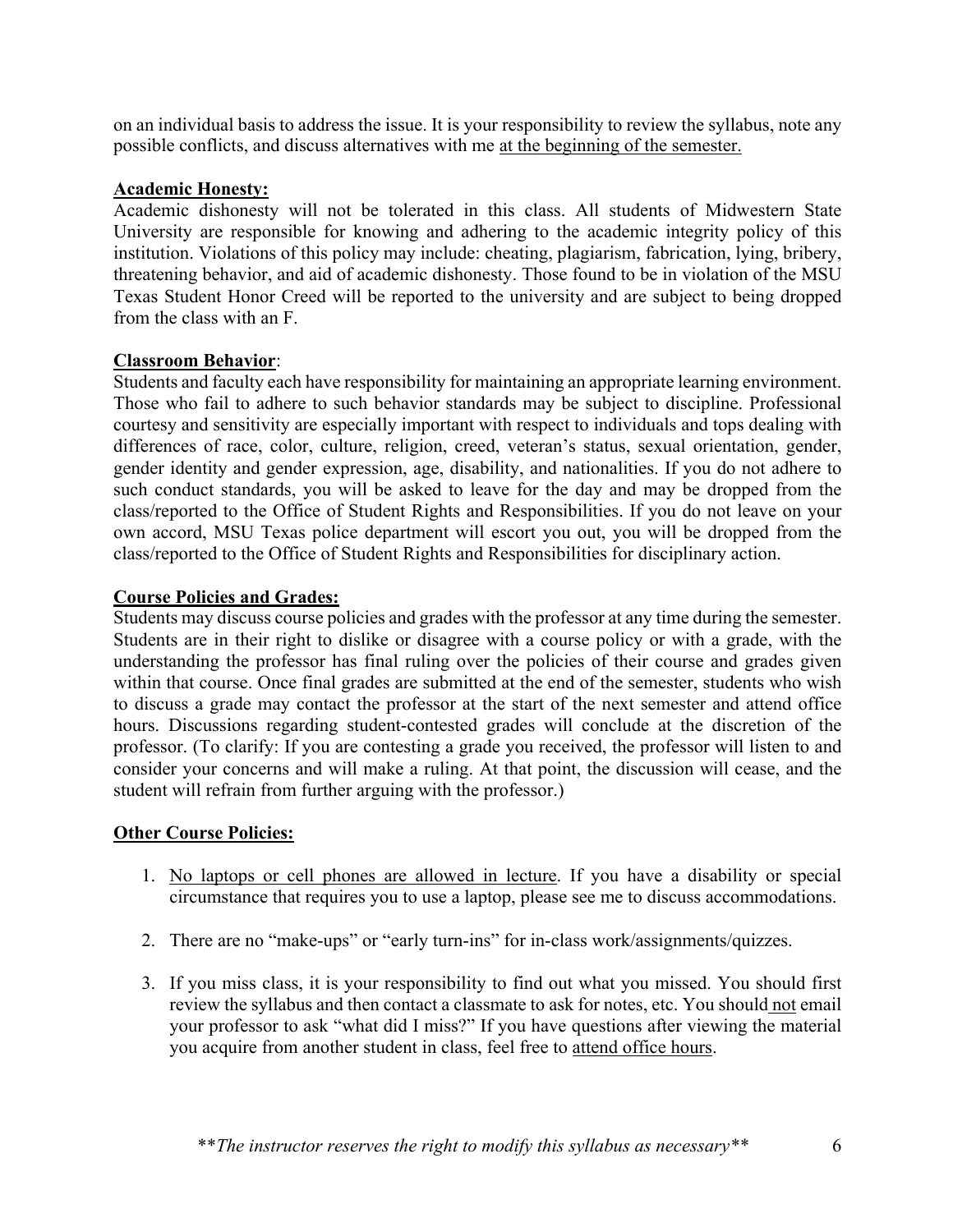- 4. In this class, as in many sociology classes, our discussion will often focus on controversial issues that may arouse intense feelings and disagreement. While enthusiastic discussion of these issues is encouraged and disagreements may occur, inappropriate/disrespectful conduct will not be tolerated. As professor for this course, I reserve the right to ask you to leave if your comments and/or actions are deemed to be inappropriate and/or are contributing to a classroom environment that is disruptive. If you do not leave on your own accord, MSU Texas police department will escort you out, you will be dropped from the class, and you will be reported to the Office of Student Rights and Responsibilities for disciplinary action.
- 5. Please do not get up and leave class, or start packing up to leave, before our time is up. **Please avoid being late to class.** It is distracting to the entire class. If you must leave early or come late, let me know ahead of time. Disrupting class by being late/leaving early will have a negative impact on your grade. If you are late to class, you may be asked to leave for the day.
- 6. Students should refer to the MSU Texas Student Handbook for additional information about university policies, procedures, and/or for additional questions/concerns. If, for any reason, you have been asked to leave the class for the day and do not do so on your own accord, the following will occur: MSU Texas police department will escort you out, you will be dropped from the class, and you will be reported to the Office of Student Rights and Responsibilities for disciplinary action.

## **(Students who violate these policies are subject to being dropped with an F for the class at the faculty member's discretion)**

## **Peer Contact Information (your first source for missed material)**

| Name | Email/Number: |
|------|---------------|
| Name | Email/Number: |
| Name | Email/Number: |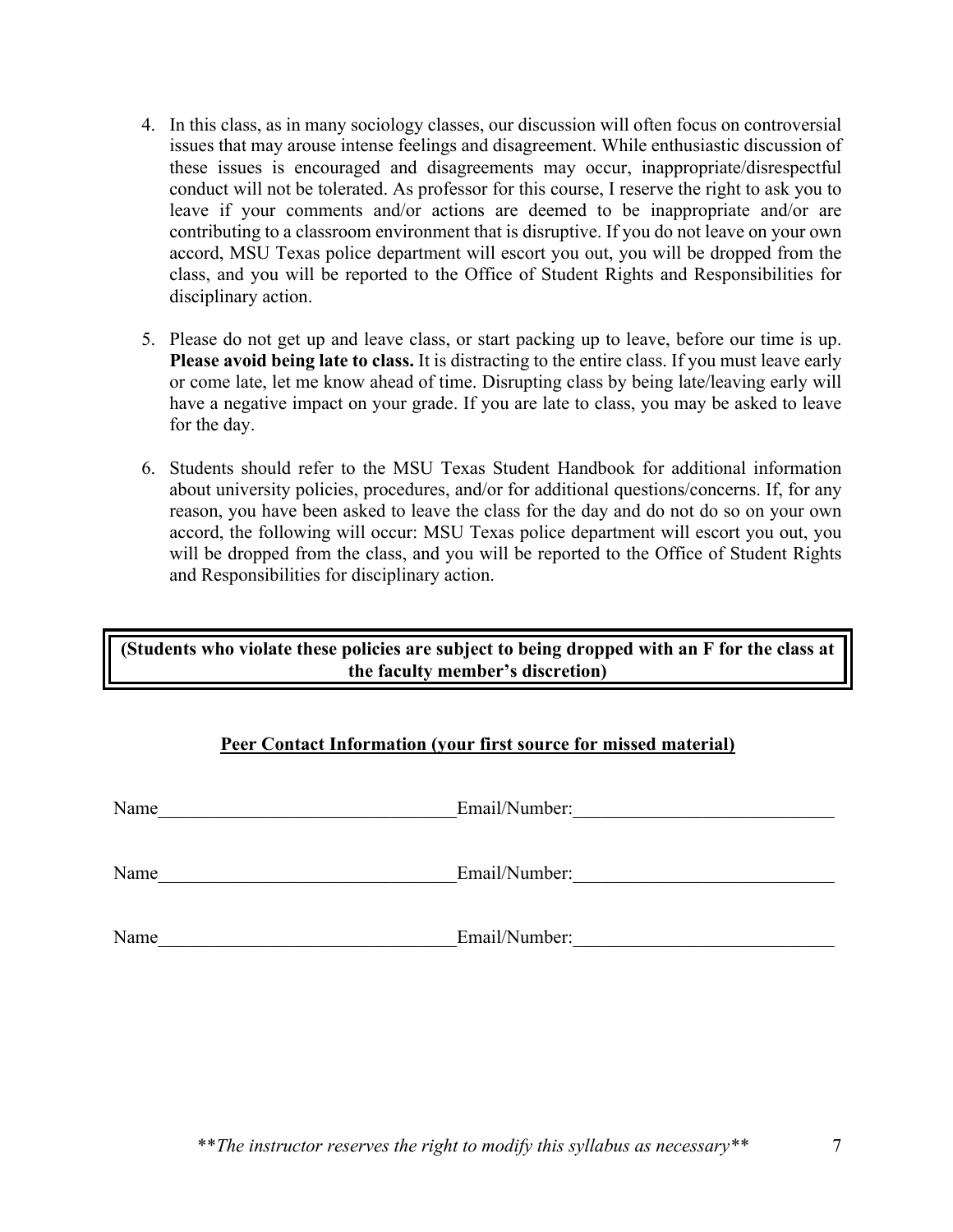# **COURSE SCHEDULE**

- v Readings for the week are due by at the beginning of class on **MONDAY**
- v Summaries for the week are due on D2L by 11:59PM on **TUESDAY**
- $\triangle$  Readings can be found on our D2L course website
- v *Note: Readings and scheduled items are subject to change*

## **Week 1 (1/10-1/14): Introduction & Course Concepts**

*Readings:* \*Mills – *The Sociological Imagination* \*Coontz – *The Evolution of American Families*

*Due & Events:*N/A

## **Week 2 (1/17-1/21): History of Marriage and Family Life**

- *Readings:* \*Coontz *The Way We Wish We Were: Defining the Family Crisis* \*Mintz & Kellogg – *Domestic Revolutions: Introduction*
- *Due & Events:* Summary #1 due *No class Monday – MLK Jr Day*

## **Week 3 (1/24-1/28): Family Forms & Functions**

*Readings:* \*Smith – *The Standard North American Family: SNAF/ Ideological Code* \*Holstein & Gubrium – *Deprivatization and the Construction of Domestic Life*

*Due & Events:* Summary #2 due

# **Week 4 (1/31-2/04): Modern Marriage**

- *Readings: \**Cherlin *The American Way of Marriage* \*Gerstel & Sarkisian – *Marriage: The Good, the Bad, and the Greedy*
- *Due & Events:* Summary #3 due  *Remote Activity (Interview: Family Forms & Functions)*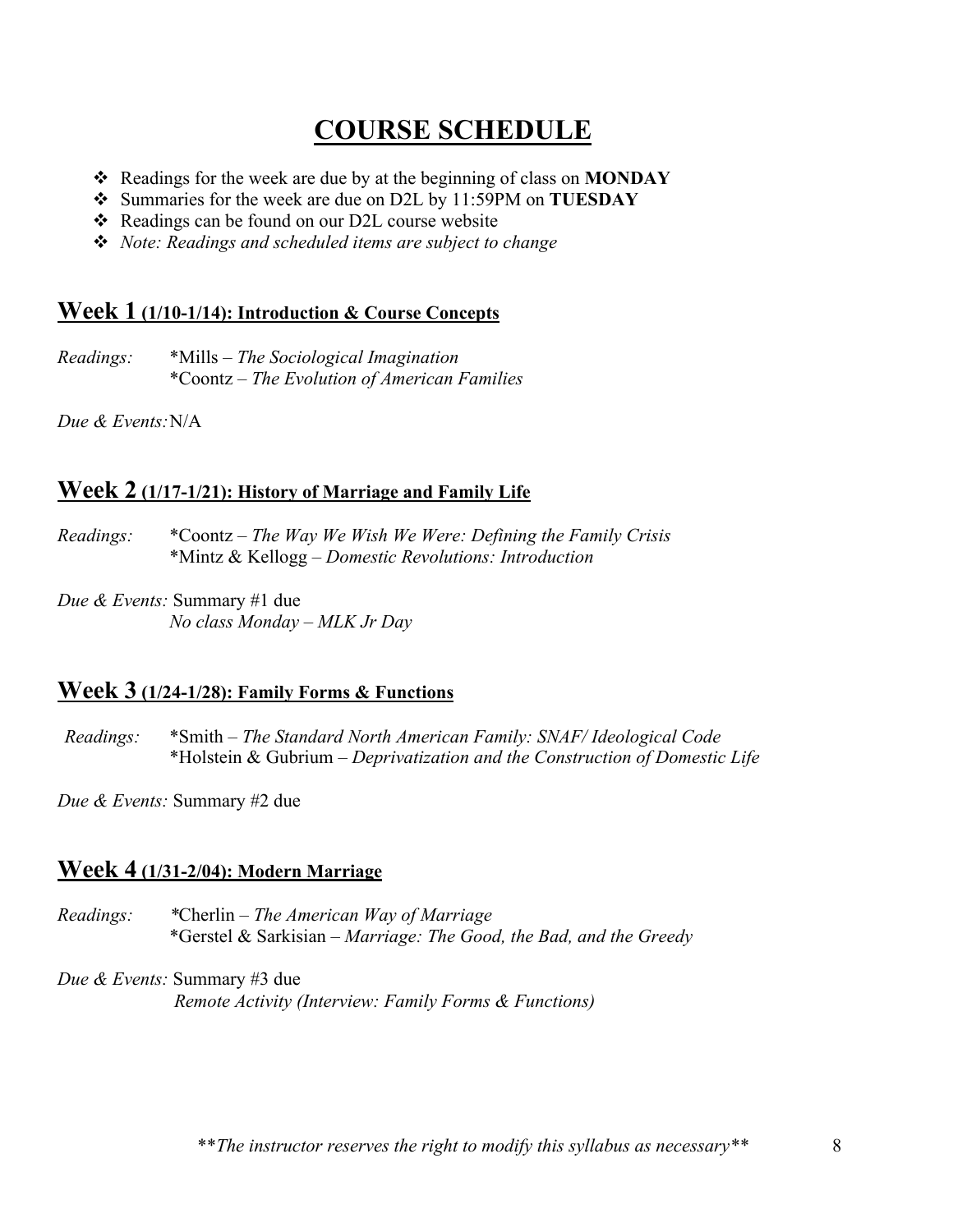# **Week 5 (2/07-2/11): The (Messy) Politics of Marriage**

*Readings:* \*Heath – *One Marriage Under God: The Campaign to Promote Marriage in America* \*Whitehead – *The Nuptial Deal: Same-Sex Marriage and Neo-Liberal Governance*

*Events & Due:*Summary #4 due

# **Week 6 (2/14-2/18): Parents & Children**

*Readings:* \*Hays – *The Cultural Contradictions of Motherhood: Why Can't a Mother Be More Like a Businessman?* \*Lareau – *Concerted Cultivation and the Accomplishment of Natural Growth*

*Events & Due:*Summary #5  *Remote Activity (Interview: Parenting)*

# **Week 7 (2/21-2/25): REVIEW AND EXAM**

*: Readings:* \*NY Times: *The Relentlessness of Modern Parenting* 

#### *Events & Due:***Exam #1 (Friday)**

## **Week 8 (2/28-3/04): Gender in Marriage & Family**

*: Readings: \**Chesley – *Stay at Home Fathers and Breadwinning Mothers: Gender, Couple Dynamics, and Social Change* \*Gerson – *Moral Dilemmas, Moral Strategies, and the Transformation of Gender: Lessons from Two Generations of Work and Family Change* \*NY Times: *Jump-Start the Struggle for Gender Equality (Link on D2L)*

*Events & Due:*Summary #6  *Remote Activity (Interview: Gender in Families)*

# **Week 9 (3/07-3/11): Race, Ethnicity, & Migration**

*Readings: \**Hondagneu-Sotelo & Avila – *I'm Here but I'm There: Transnational Motherhood* \*Coontz – *The Myth of Black Family Collapse*

*Events & Due:*Summary #7 due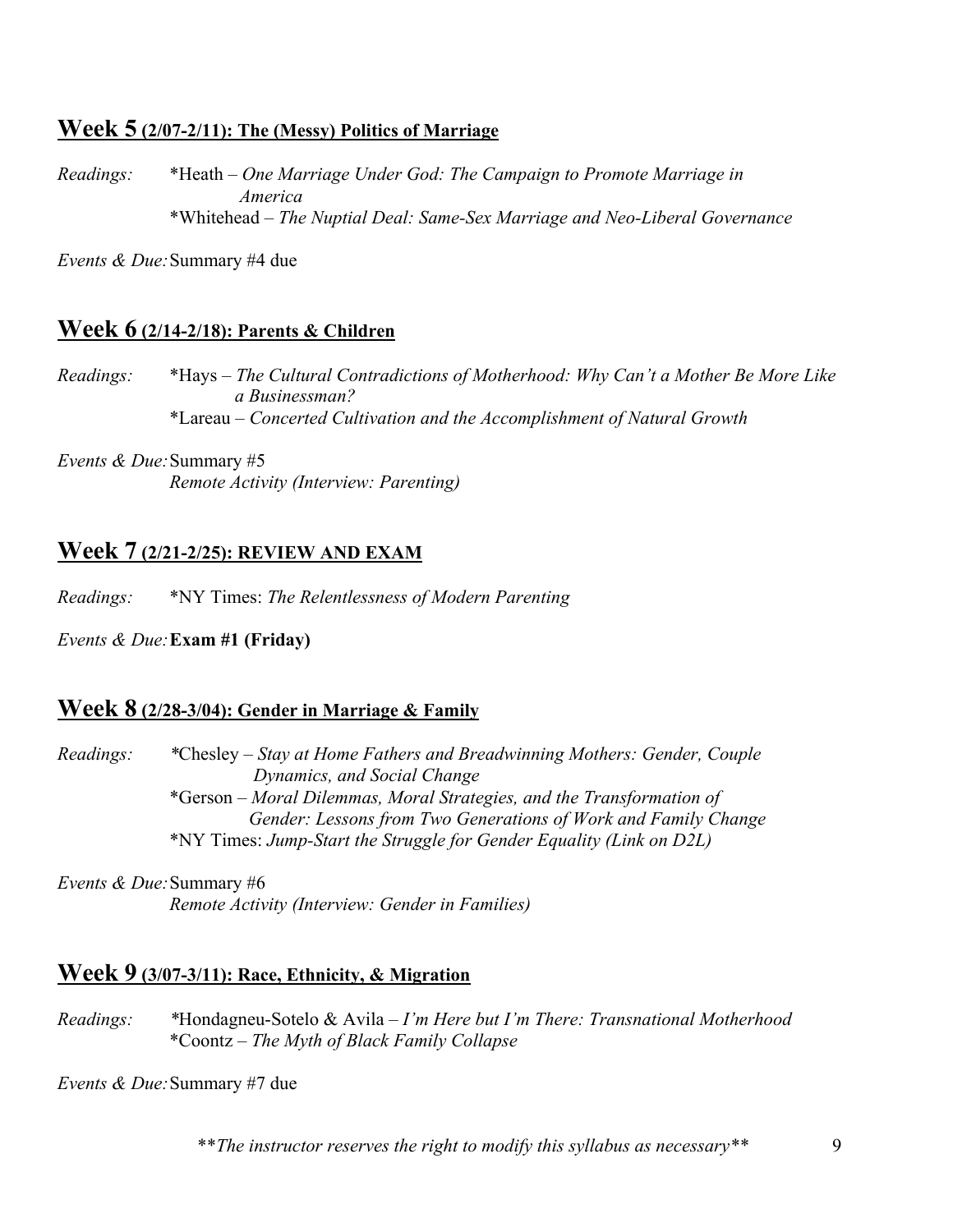# **Week 10 (3/14-3/18): SPRING BREAK**

## **Week 11 (3/21-3/25): Social Class & Stratification**

*: Readings:* \*Hays – *Flat Broke with Children: Pyramids of Inequality* \*Edin, Kefalas, & Reed – *What Marriage Means for Poor Unmarried Parents* \*The Atlantic: *Why all Americans Believe They Are Middle Class (Link on D2L)*

*Events & Due:* Summary #8 due

## **Week 12 (3/28-4/01): Intersectional Analyses**

*Readings:* \*Elliott & Aseltine – *Raising Teenagers in Hostile Environments: How Race, Class, and Gender Matter for Mothers' Protective Carework* \*Shows & Gerstel – *Fathering, Class, and Gender: A Comparison of Physicians and Emergency Medical Technicians*

*Events & Due:*Summary #9 due  *Policy Paper topics/brief abstracts due in class on Friday*

#### **Week 13 (4/04-4/08): Same-Sex Marriage & Families**

*Readings: \**Powell – *Who Gets to Count as Family?* \*Stacey & Biblarz – *How Does Sexual Orientation of the Parent Matter?*

*Events & Due:* Summary #10 due  *Remote Activity (Interview: Changing Families, Part I)*

# **Week 14 (4/11-4/15): Cohabitation**

*Readings:* \*Sassler & Miller – *Waiting to Be Asked: Gender, Power, and Relationship Progression Among Cohabiting Couples \**Smock, Manning, &Porter – *How Money Shapes Decisions to Marry Among Cohabitors*

*Events & Due:* Summary #11 due  *No class Friday – Holiday Break*